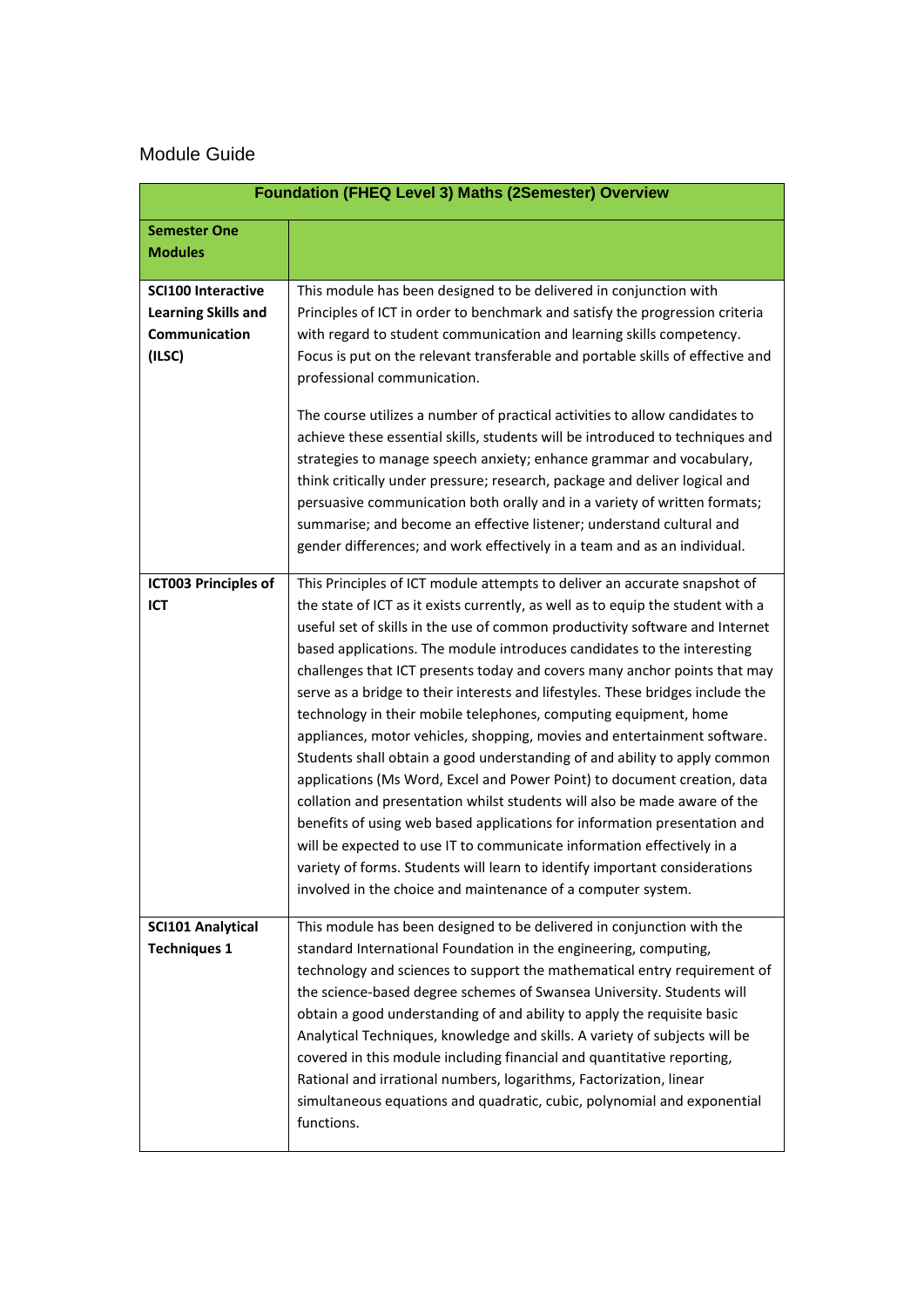| <b>SCI116 Physics 2</b>                         | This module has been designed to be delivered in conjunction with the<br>standard International Foundation programmes in the engineering and<br>technology as well as computer science in order to support the<br>fundamental knowledge base and intellectual skills. The lectures cover<br>topics such as Wave motion, Electric charge, Quantization of charge,<br>Magnets and the earth's magnetic field, Photon interactions and Bohr<br>model.                                                                                                                                                                                                                                                                                                                                                                                                                                                                                                                                                                                                                                                                                                                                                                                                                                                                                                                                                 |
|-------------------------------------------------|----------------------------------------------------------------------------------------------------------------------------------------------------------------------------------------------------------------------------------------------------------------------------------------------------------------------------------------------------------------------------------------------------------------------------------------------------------------------------------------------------------------------------------------------------------------------------------------------------------------------------------------------------------------------------------------------------------------------------------------------------------------------------------------------------------------------------------------------------------------------------------------------------------------------------------------------------------------------------------------------------------------------------------------------------------------------------------------------------------------------------------------------------------------------------------------------------------------------------------------------------------------------------------------------------------------------------------------------------------------------------------------------------|
| <b>Semester Two</b><br><b>Modules</b>           |                                                                                                                                                                                                                                                                                                                                                                                                                                                                                                                                                                                                                                                                                                                                                                                                                                                                                                                                                                                                                                                                                                                                                                                                                                                                                                                                                                                                    |
| <b>BUS105 Statistics</b>                        | This module aims to develop statistical concepts and involves students in<br>the collection, presentation, and interpretation of numerical data.<br>Statistical methods will be used to address problems encountered in<br>business, industry and government and to discuss the use and abuse of<br>statistics presented in the media. The emphasis in this module is on the<br>meaningful interpretation of statistical information and results. Sources of<br>data include business, sport, medicine, physical science, engineering<br>sciences, biological science and social science.<br>Students shall obtain an understanding of and ability to apply the following<br>to academic and real life queries: tables and graphs of univariate data;<br>relative frequency; cumulative frequency; measures of central tendency for<br>grouped and ungrouped data; effects of change of scale and origin;<br>measures of dispersion; sampling techniques; bivariate data; time series<br>data; moving averages; least squares regression lines; covariance and<br>correlation coefficients; probability of compound, conditional and<br>complementary events; and two-way probabilities to determine conditional<br>probabilities associated with normal distribution. This module also seeks to<br>provide students with an appreciation of the knowledge and skills needed<br>to run a business. |
| <b>SCI103 Analytical</b><br><b>Techniques 3</b> | This module has been designed to be delivered in conjunction with the<br>standard International Foundation in Technology, Computer Science and<br>Mathematics programmes. Students will obtain a good understanding of<br>and ability to apply the requisite basic mathematical techniques,<br>knowledge and skills. Lectures will be taught on a variety of topics including<br>first order differential equations, determinants, Eigenvalues, vectors and<br>Maclaurin's Theorem.                                                                                                                                                                                                                                                                                                                                                                                                                                                                                                                                                                                                                                                                                                                                                                                                                                                                                                                |
| <b>SCI117 Physics 3</b>                         | This module has been designed to be delivered in conjunction with the<br>standard International Foundation programme in engineering and<br>technology sciences in order to support the fundamental knowledge base<br>and intellectual skills. Lectures will cover a variety of topics including<br>Newton's laws of motion, types of forces in nature, velocity and<br>acceleration, kinetic and potential energy, centre of mass and centre of<br>gravity of a body, Pascal's principle, Avogadro's number, thermodynamics<br>and the electromagnetic spectrum.                                                                                                                                                                                                                                                                                                                                                                                                                                                                                                                                                                                                                                                                                                                                                                                                                                   |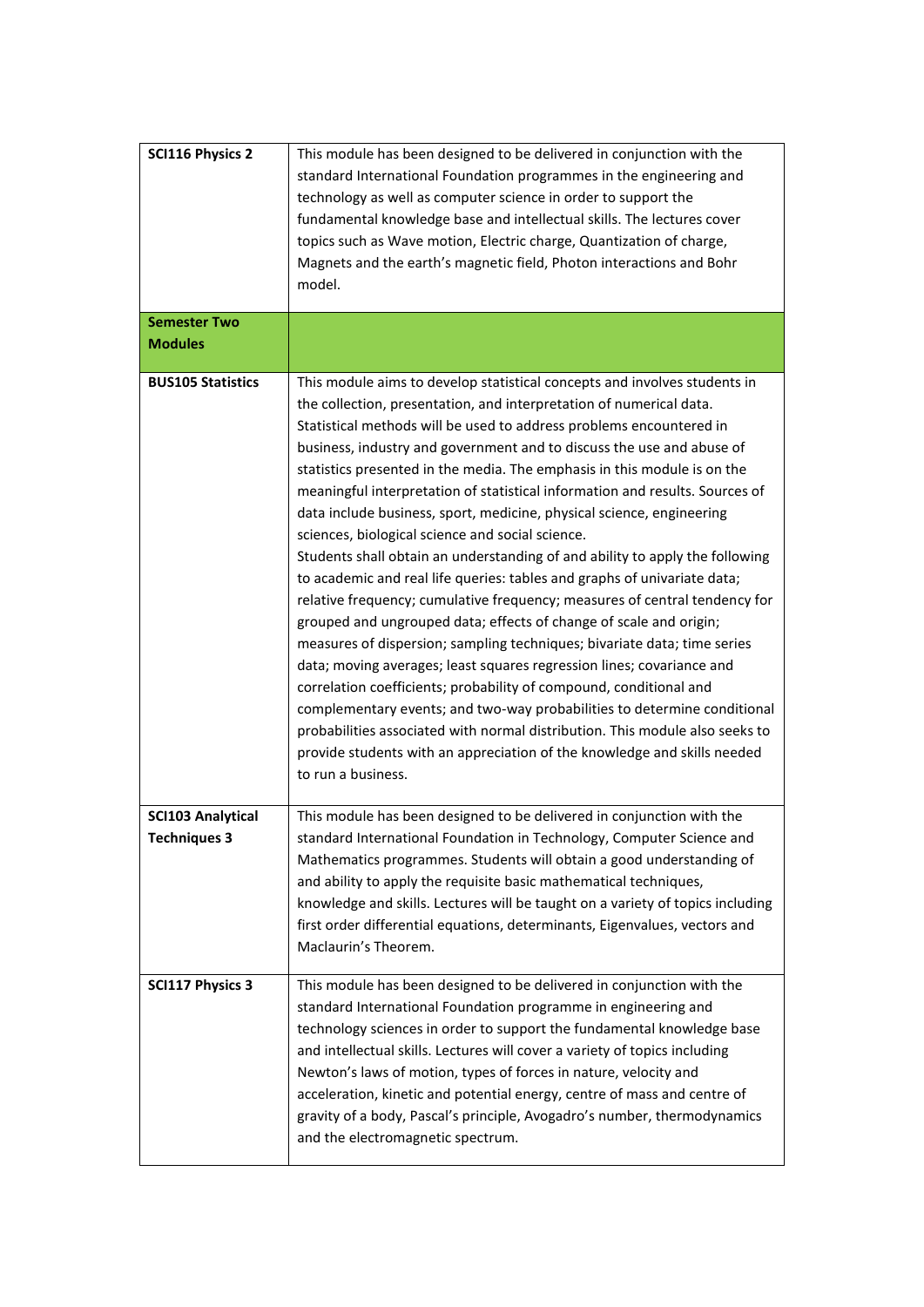| <b>SCI107</b>          | The aim of this module is for students to understand and foster an         |
|------------------------|----------------------------------------------------------------------------|
| <b>Fundamentals of</b> | appreciation of software development, programming concepts and             |
| Programming            | terminology, the evolution of programming languages moving from            |
|                        | machine code through to object oriented programming, how to                |
|                        | compartmentalise, read, trace, and understand simple code write, test, and |
|                        | debug code to solve a simple problem. Topics taught in weekly lectures     |
|                        | shall include algorithms and programmes, outputs and calculations, inputs  |
|                        | and strings, loops, arrays and files.                                      |
|                        |                                                                            |

| Foundation (FHEQ Level 3) Maths (Entry Point A of 3 Semester) Overview             |                                                                                                                                                                                                                                                                                                                                                                                                                                                                                                                                                                                                                                                                                                                                                                                                                                                                                                                                                                                                                                                                                                                                                                                   |
|------------------------------------------------------------------------------------|-----------------------------------------------------------------------------------------------------------------------------------------------------------------------------------------------------------------------------------------------------------------------------------------------------------------------------------------------------------------------------------------------------------------------------------------------------------------------------------------------------------------------------------------------------------------------------------------------------------------------------------------------------------------------------------------------------------------------------------------------------------------------------------------------------------------------------------------------------------------------------------------------------------------------------------------------------------------------------------------------------------------------------------------------------------------------------------------------------------------------------------------------------------------------------------|
| <b>Semester One</b><br><b>Modules</b>                                              |                                                                                                                                                                                                                                                                                                                                                                                                                                                                                                                                                                                                                                                                                                                                                                                                                                                                                                                                                                                                                                                                                                                                                                                   |
| <b>SCI100 Interactive</b><br><b>Learning Skills and</b><br>Communication<br>(ILSC) | This module has been designed to be delivered in conjunction with<br>Principles of ICT in order to benchmark and satisfy the progression criteria<br>with regard to student communication and learning skills competency.<br>Focus is put on the relevant transferable and portable skills of effective and<br>professional communication.                                                                                                                                                                                                                                                                                                                                                                                                                                                                                                                                                                                                                                                                                                                                                                                                                                        |
|                                                                                    | The course utilizes a number of practical activities to allow candidates to<br>achieve these essential skills, students will be introduced to techniques and<br>strategies to manage speech anxiety; enhance grammar and vocabulary,<br>think critically under pressure; research, package and deliver logical and<br>persuasive communication both orally and in a variety of written formats;<br>summarise; and become an effective listener; understand cultural and<br>gender differences; and work effectively in a team and as an individual.                                                                                                                                                                                                                                                                                                                                                                                                                                                                                                                                                                                                                               |
| <b>ICT003 Principles of</b><br>ICT                                                 | This Principles of ICT module attempts to deliver an accurate snapshot of<br>the state of ICT as it exists currently, as well as to equip the student with a<br>useful set of skills in the use of common productivity software and Internet<br>based applications. The module introduces candidates to the interesting<br>challenges that ICT presents today and covers many anchor points that may<br>serve as a bridge to their interests and lifestyles. These bridges include the<br>technology in their mobile telephones, computing equipment, home<br>appliances, motor vehicles, shopping, movies and entertainment software.<br>Students shall obtain a good understanding of and ability to apply common<br>applications (Ms Word, Excel and Power Point) to document creation, data<br>collation and presentation whilst students will also be made aware of the<br>benefits of using web based applications for information presentation and<br>will be expected to use IT to communicate information effectively in a<br>variety of forms. Students will learn to identify important considerations<br>involved in the choice and maintenance of a computer system. |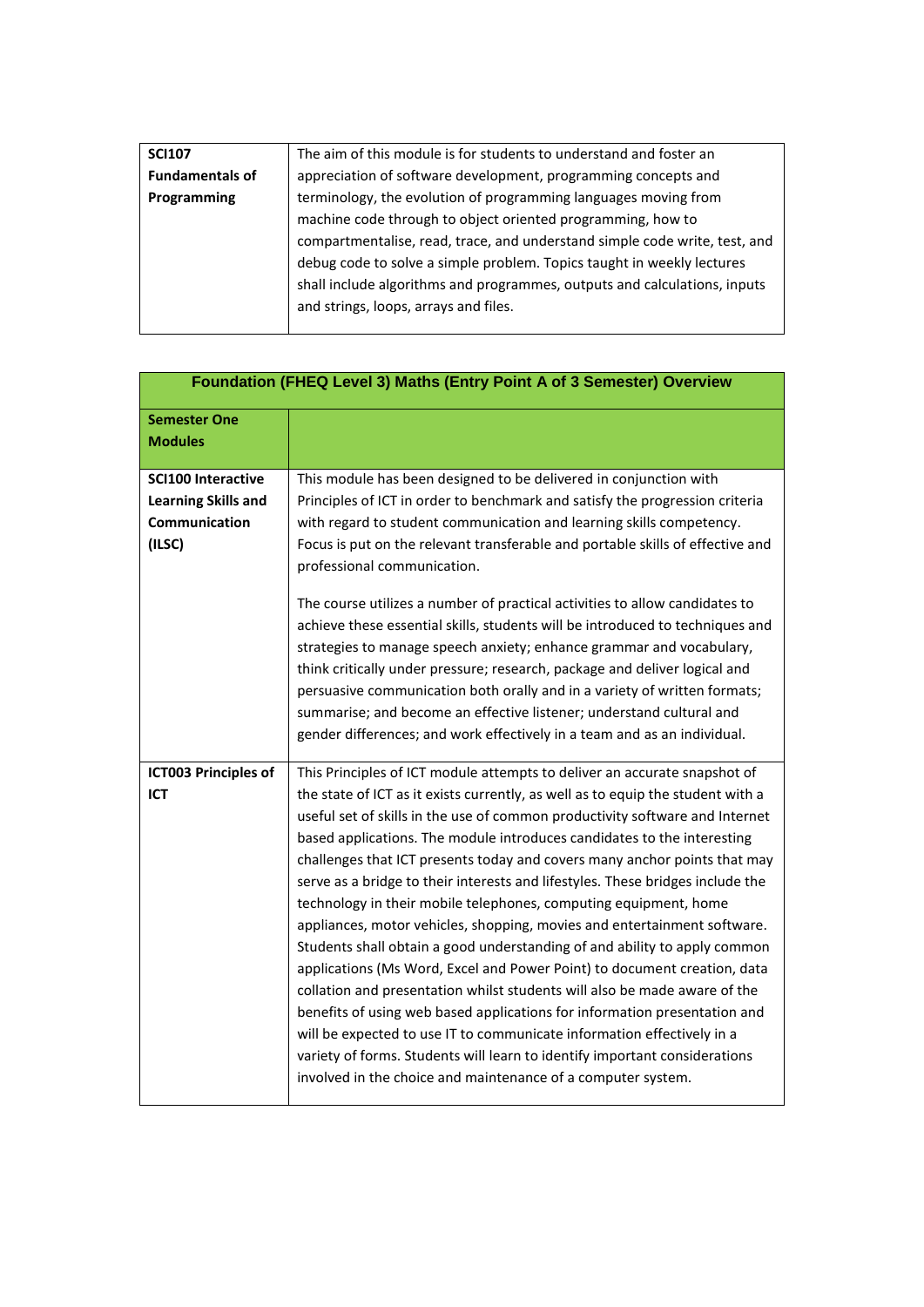| <b>ESP1 English</b><br>Portfolio 1<br><b>Semester Two</b> | The module has been designed to enable students to reach a linguistic level<br>appropriate for academic study on their chosen degree scheme. The aim of<br>English Skills Portfolio is to enable students to develop their English<br>Language level within an academic context, and to equip students with the<br>linguistic and academic skills necessary to perform confidently within their<br>chosen discipline, whilst simultaneously encouraging them to become<br>effective independent learners.                                                                                                                                                                                                                                                                                                                                                                                                                                                                                                                                                                                                                                                                                                                                                                                                                                                                                          |
|-----------------------------------------------------------|----------------------------------------------------------------------------------------------------------------------------------------------------------------------------------------------------------------------------------------------------------------------------------------------------------------------------------------------------------------------------------------------------------------------------------------------------------------------------------------------------------------------------------------------------------------------------------------------------------------------------------------------------------------------------------------------------------------------------------------------------------------------------------------------------------------------------------------------------------------------------------------------------------------------------------------------------------------------------------------------------------------------------------------------------------------------------------------------------------------------------------------------------------------------------------------------------------------------------------------------------------------------------------------------------------------------------------------------------------------------------------------------------|
| <b>Modules</b>                                            |                                                                                                                                                                                                                                                                                                                                                                                                                                                                                                                                                                                                                                                                                                                                                                                                                                                                                                                                                                                                                                                                                                                                                                                                                                                                                                                                                                                                    |
| <b>SCI101 Analytical</b><br><b>Techniques 1</b>           | This module has been designed to be delivered in conjunction with the<br>standard International Foundation in the engineering, computing,<br>technology and sciences to support the mathematical entry requirement of<br>the science-based degree schemes of Swansea University. Students will<br>obtain a good understanding of and ability to apply the requisite basic<br>Analytical Techniques, knowledge and skills. A variety of subjects will be<br>covered in this module including financial and quantitative reporting,<br>Rational and irrational numbers, logarithms, Factorization, linear<br>simultaneous equations and quadratic, cubic, polynomial and exponential<br>functions.                                                                                                                                                                                                                                                                                                                                                                                                                                                                                                                                                                                                                                                                                                   |
| <b>SCI116 Physics 2</b>                                   | This module has been designed to be delivered in conjunction with the<br>standard International Foundation programmes in the engineering and<br>technology as well as computer science in order to support the<br>fundamental knowledge base and intellectual skills. The lectures cover<br>topics such as Wave motion, Electric charge, Quantization of charge,<br>Magnets and the earth's magnetic field, Photon interactions and Bohr<br>model.                                                                                                                                                                                                                                                                                                                                                                                                                                                                                                                                                                                                                                                                                                                                                                                                                                                                                                                                                 |
| <b>BUS105 Statistics</b>                                  | This module aims to develop statistical concepts and involves students in<br>the collection, presentation, and interpretation of numerical data.<br>Statistical methods will be used to address problems encountered in<br>business, industry and government and to discuss the use and abuse of<br>statistics presented in the media. The emphasis in this module is on the<br>meaningful interpretation of statistical information and results. Sources of<br>data include business, sport, medicine, physical science, engineering<br>sciences, biological science and social science.<br>Students shall obtain an understanding of and ability to apply the following<br>to academic and real life queries: tables and graphs of univariate data;<br>relative frequency; cumulative frequency; measures of central tendency for<br>grouped and ungrouped data; effects of change of scale and origin;<br>measures of dispersion; sampling techniques; bivariate data; time series<br>data; moving averages; least squares regression lines; covariance and<br>correlation coefficients; probability of compound, conditional and<br>complementary events; and two-way probabilities to determine conditional<br>probabilities associated with normal distribution. This module also seeks to<br>provide students with an appreciation of the knowledge and skills needed<br>to run a business. |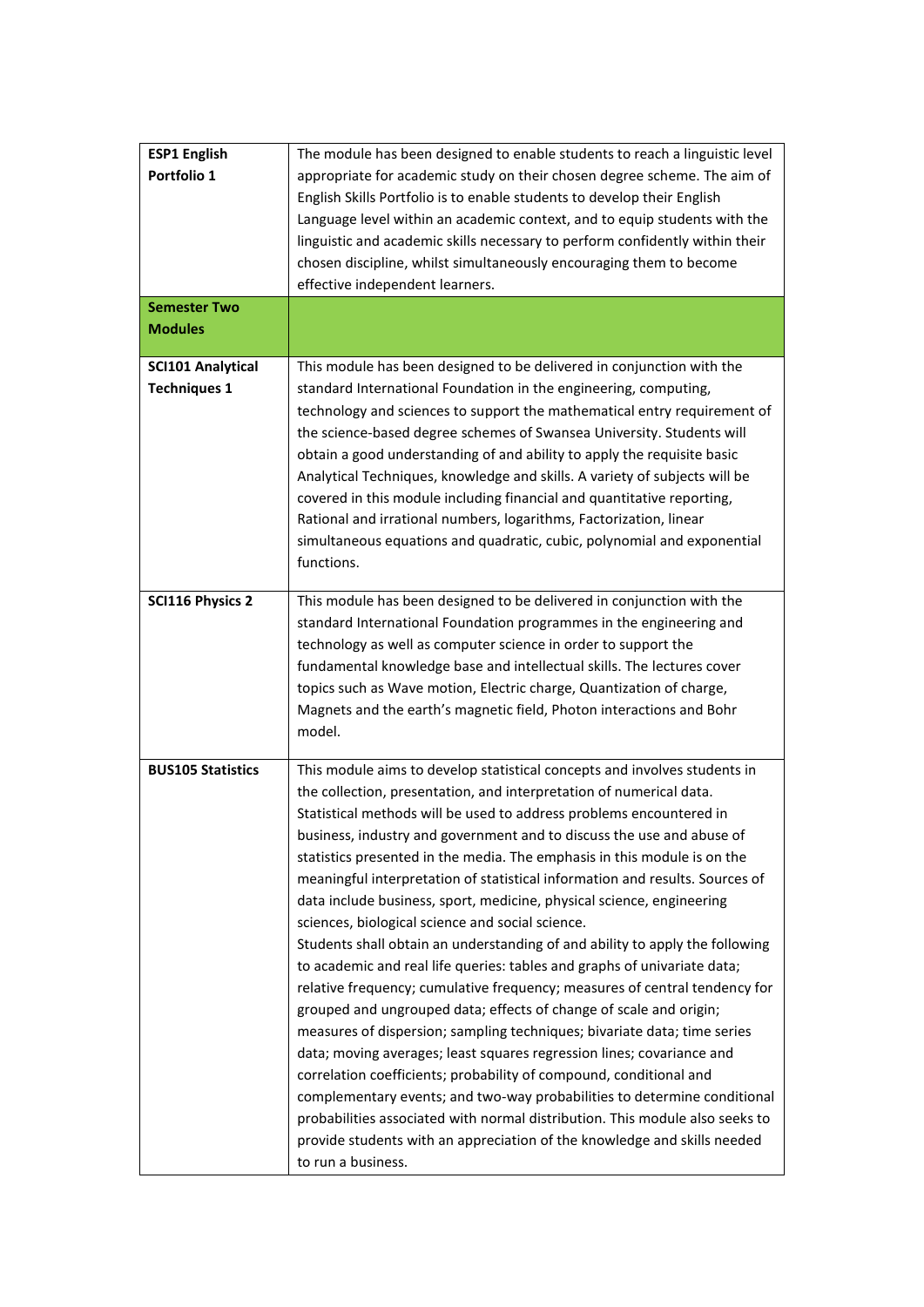| <b>ESP2 English</b><br><b>Portfolio 2</b>              | The module has been designed to enable students to reach a linguistic level<br>appropriate for academic study on their chosen degree scheme. The aim of<br>English Skills Portfolio is to enable students to develop their English<br>Language level within an academic context, and to equip students with the<br>linguistic and academic skills necessary to perform confidently within their<br>chosen discipline, whilst simultaneously encouraging them to become<br>effective independent learners.                                                        |
|--------------------------------------------------------|------------------------------------------------------------------------------------------------------------------------------------------------------------------------------------------------------------------------------------------------------------------------------------------------------------------------------------------------------------------------------------------------------------------------------------------------------------------------------------------------------------------------------------------------------------------|
| <b>Semester Three</b><br><b>Modules</b>                |                                                                                                                                                                                                                                                                                                                                                                                                                                                                                                                                                                  |
| <b>SCI103 Analytical</b><br><b>Techniques 3</b>        | This module has been designed to be delivered in conjunction with the<br>standard International Foundation in Technology, Computer Science and<br>Mathematics programmes. Students will obtain a good understanding of<br>and ability to apply the requisite basic mathematical techniques,<br>knowledge and skills. Lectures will be taught on a variety of topics including<br>first order differential equations, determinants, Eigenvalues, vectors and<br>Maclaurin's Theorem.                                                                              |
| <b>SCI117 Physics 3</b>                                | This module has been designed to be delivered in conjunction with the<br>standard International Foundation programme in engineering and<br>technology sciences in order to support the fundamental knowledge base<br>and intellectual skills. Lectures will cover a variety of topics including<br>Newton's laws of motion, types of forces in nature, velocity and<br>acceleration, kinetic and potential energy, centre of mass and centre of<br>gravity of a body, Pascal's principle, Avogadro's number, thermodynamics<br>and the electromagnetic spectrum. |
| <b>SCI107</b><br><b>Fundamentals of</b><br>Programming | The aim of this module is for students to understand and foster an<br>appreciation of software development, programming concepts and<br>terminology, the evolution of programming languages moving from<br>machine code through to object oriented programming, how to<br>compartmentalise, read, trace, and understand simple code write, test, and<br>debug code to solve a simple problem. Topics taught in weekly lectures<br>shall include algorithms and programmes, outputs and calculations, inputs<br>and strings, loops, arrays and files.             |
| <b>ESP3 English</b><br>Portfolio 3                     | The module has been designed to enable students to reach a linguistic level<br>appropriate for academic study on their chosen degree scheme. The aim of<br>English Skills Portfolio is to enable students to develop their English<br>Language level within an academic context, and to equip students with the<br>linguistic and academic skills necessary to perform confidently within their<br>chosen discipline, whilst simultaneously encouraging them to become<br>effective independent learners.                                                        |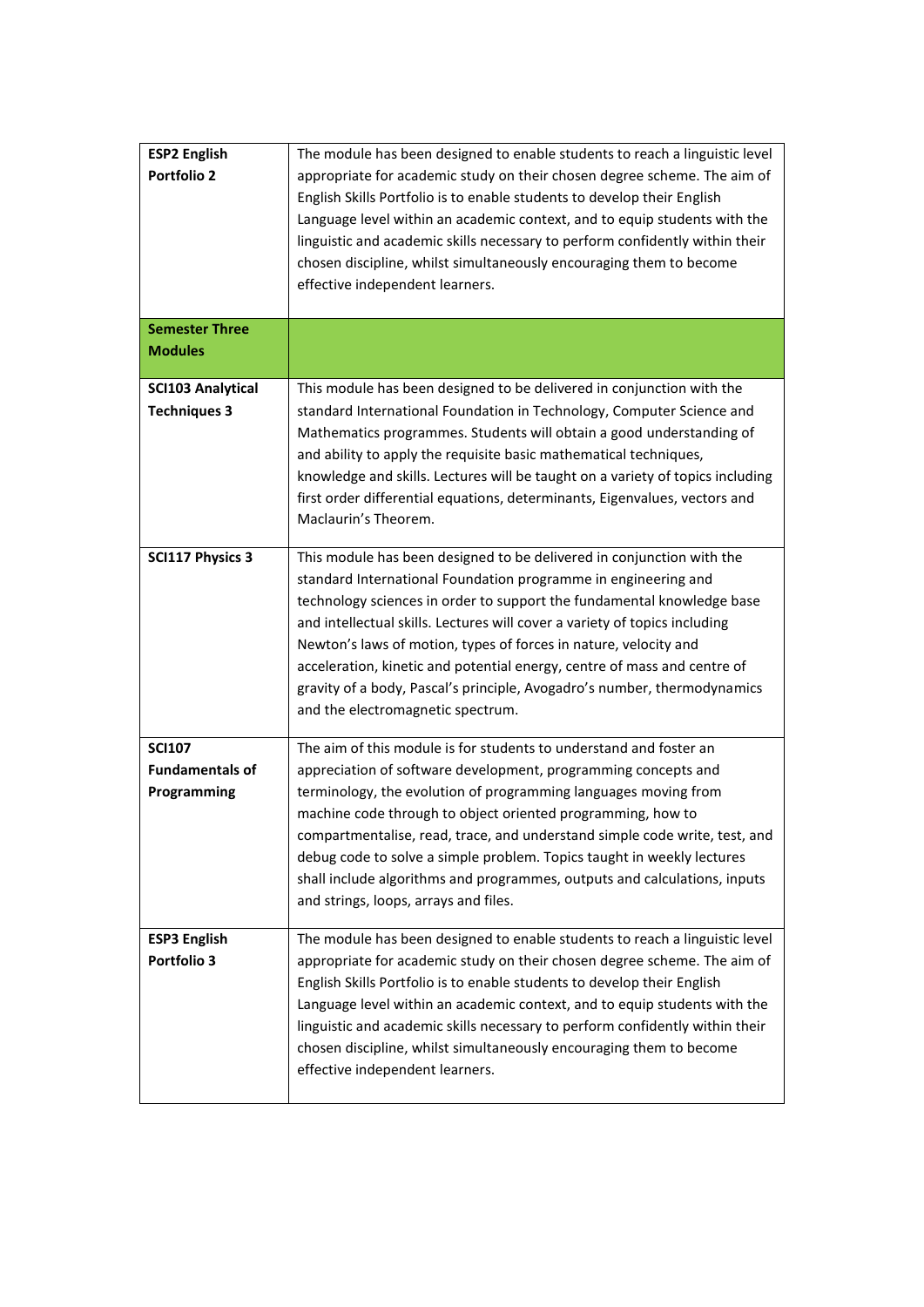|                                                                                    | Foundation (FHEQ Level 3) Maths (Entry Point B of 3 Semester) Overview                                                                                                                                                                                                                                                                                                                                                                                                                                                                                                                                                                                                                                                                                                                                                                                                                                                                                                                                                                                                                                                                                                            |
|------------------------------------------------------------------------------------|-----------------------------------------------------------------------------------------------------------------------------------------------------------------------------------------------------------------------------------------------------------------------------------------------------------------------------------------------------------------------------------------------------------------------------------------------------------------------------------------------------------------------------------------------------------------------------------------------------------------------------------------------------------------------------------------------------------------------------------------------------------------------------------------------------------------------------------------------------------------------------------------------------------------------------------------------------------------------------------------------------------------------------------------------------------------------------------------------------------------------------------------------------------------------------------|
| <b>Semester One</b><br><b>Modules</b>                                              |                                                                                                                                                                                                                                                                                                                                                                                                                                                                                                                                                                                                                                                                                                                                                                                                                                                                                                                                                                                                                                                                                                                                                                                   |
| <b>SCI100 Interactive</b><br><b>Learning Skills and</b><br>Communication<br>(ILSC) | This module has been designed to be delivered in conjunction with<br>Principles of ICT in order to benchmark and satisfy the progression criteria<br>with regard to student communication and learning skills competency.<br>Focus is put on the relevant transferable and portable skills of effective and<br>professional communication.<br>The course utilizes a number of practical activities to allow candidates to<br>achieve these essential skills, students will be introduced to techniques and<br>strategies to manage speech anxiety; enhance grammar and vocabulary,<br>think critically under pressure; research, package and deliver logical and<br>persuasive communication both orally and in a variety of written formats;<br>summarise; and become an effective listener; understand cultural and<br>gender differences; and work effectively in a team and as an individual.                                                                                                                                                                                                                                                                                 |
| <b>ICT003 Principles of</b><br>ICT                                                 | This Principles of ICT module attempts to deliver an accurate snapshot of<br>the state of ICT as it exists currently, as well as to equip the student with a<br>useful set of skills in the use of common productivity software and Internet<br>based applications. The module introduces candidates to the interesting<br>challenges that ICT presents today and covers many anchor points that may<br>serve as a bridge to their interests and lifestyles. These bridges include the<br>technology in their mobile telephones, computing equipment, home<br>appliances, motor vehicles, shopping, movies and entertainment software.<br>Students shall obtain a good understanding of and ability to apply common<br>applications (Ms Word, Excel and Power Point) to document creation, data<br>collation and presentation whilst students will also be made aware of the<br>benefits of using web based applications for information presentation and<br>will be expected to use IT to communicate information effectively in a<br>variety of forms. Students will learn to identify important considerations<br>involved in the choice and maintenance of a computer system. |
| <b>ESP2 English</b><br><b>Portfolio 2</b>                                          | The module has been designed to enable students to reach a linguistic level<br>appropriate for academic study on their chosen degree scheme. The aim of<br>English Skills Portfolio is to enable students to develop their English<br>Language level within an academic context, and to equip students with the<br>linguistic and academic skills necessary to perform confidently within their<br>chosen discipline, whilst simultaneously encouraging them to become<br>effective independent learners.                                                                                                                                                                                                                                                                                                                                                                                                                                                                                                                                                                                                                                                                         |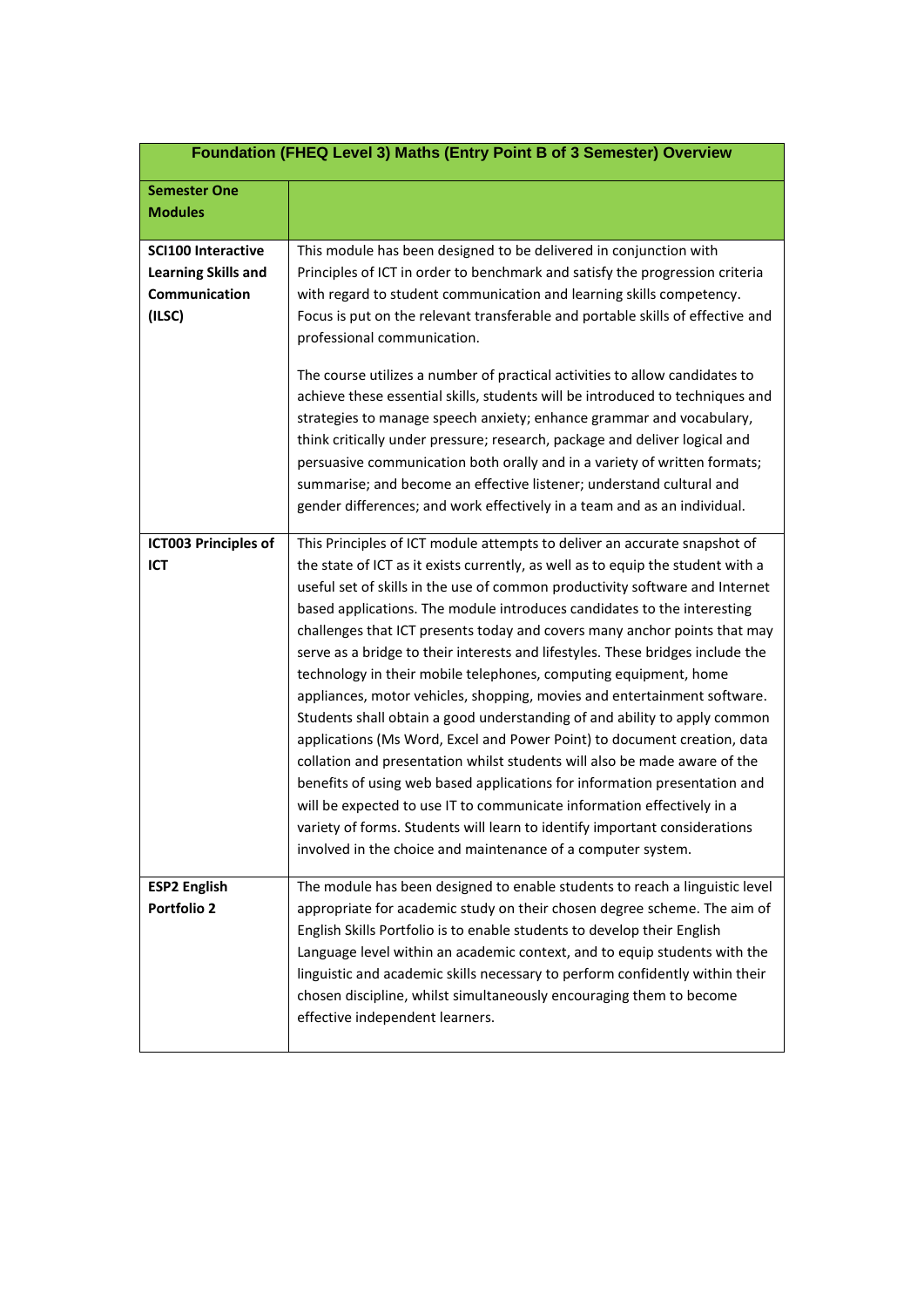| <b>Techniques 1</b><br>standard International Foundation in the engineering, computing,<br>technology and sciences to support the mathematical entry requirement of<br>the science-based degree schemes of Swansea University. Students will<br>obtain a good understanding of and ability to apply the requisite basic<br>Analytical Techniques, knowledge and skills. A variety of subjects will be<br>covered in this module including financial and quantitative reporting,<br>Rational and irrational numbers, logarithms, Factorization, linear<br>simultaneous equations and quadratic, cubic, polynomial and exponential<br>functions.<br><b>SCI116 Physics 2</b><br>This module has been designed to be delivered in conjunction with the<br>standard International Foundation programmes in the engineering and<br>technology as well as computer science in order to support the<br>fundamental knowledge base and intellectual skills. The lectures cover<br>topics such as Wave motion, Electric charge, Quantization of charge,<br>Magnets and the earth's magnetic field, Photon interactions and Bohr<br>model.<br><b>Semester Two</b><br><b>Modules</b><br><b>BUS105 Statistics</b><br>This module aims to develop statistical concepts and involves students in<br>the collection, presentation, and interpretation of numerical data.<br>Statistical methods will be used to address problems encountered in<br>business, industry and government and to discuss the use and abuse of<br>statistics presented in the media. The emphasis in this module is on the<br>meaningful interpretation of statistical information and results. Sources of<br>data include business, sport, medicine, physical science, engineering<br>sciences, biological science and social science.<br>Students shall obtain an understanding of and ability to apply the following<br>to academic and real life queries: tables and graphs of univariate data;<br>relative frequency; cumulative frequency; measures of central tendency for<br>grouped and ungrouped data; effects of change of scale and origin;<br>measures of dispersion; sampling techniques; bivariate data; time series<br>data; moving averages; least squares regression lines; covariance and<br>correlation coefficients; probability of compound, conditional and<br>complementary events; and two-way probabilities to determine conditional<br>probabilities associated with normal distribution. This module also seeks to<br>provide students with an appreciation of the knowledge and skills needed<br>to run a business.<br>The module has been designed to enable students to reach a linguistic level<br><b>ESP3 English</b><br>Portfolio 3<br>appropriate for academic study on their chosen degree scheme. The aim of<br>English Skills Portfolio is to enable students to develop their English<br>Language level within an academic context, and to equip students with the<br>linguistic and academic skills necessary to perform confidently within their<br>chosen discipline, whilst simultaneously encouraging them to become<br>effective independent learners. | <b>SCI101 Analytical</b> | This module has been designed to be delivered in conjunction with the |
|---------------------------------------------------------------------------------------------------------------------------------------------------------------------------------------------------------------------------------------------------------------------------------------------------------------------------------------------------------------------------------------------------------------------------------------------------------------------------------------------------------------------------------------------------------------------------------------------------------------------------------------------------------------------------------------------------------------------------------------------------------------------------------------------------------------------------------------------------------------------------------------------------------------------------------------------------------------------------------------------------------------------------------------------------------------------------------------------------------------------------------------------------------------------------------------------------------------------------------------------------------------------------------------------------------------------------------------------------------------------------------------------------------------------------------------------------------------------------------------------------------------------------------------------------------------------------------------------------------------------------------------------------------------------------------------------------------------------------------------------------------------------------------------------------------------------------------------------------------------------------------------------------------------------------------------------------------------------------------------------------------------------------------------------------------------------------------------------------------------------------------------------------------------------------------------------------------------------------------------------------------------------------------------------------------------------------------------------------------------------------------------------------------------------------------------------------------------------------------------------------------------------------------------------------------------------------------------------------------------------------------------------------------------------------------------------------------------------------------------------------------------------------------------------------------------------------------------------------------------------------------------------------------------------------------------------------------------------------------------------------------------------------------------------------------------------------------------------------------------------------------------------------------------|--------------------------|-----------------------------------------------------------------------|
|                                                                                                                                                                                                                                                                                                                                                                                                                                                                                                                                                                                                                                                                                                                                                                                                                                                                                                                                                                                                                                                                                                                                                                                                                                                                                                                                                                                                                                                                                                                                                                                                                                                                                                                                                                                                                                                                                                                                                                                                                                                                                                                                                                                                                                                                                                                                                                                                                                                                                                                                                                                                                                                                                                                                                                                                                                                                                                                                                                                                                                                                                                                                                               |                          |                                                                       |
|                                                                                                                                                                                                                                                                                                                                                                                                                                                                                                                                                                                                                                                                                                                                                                                                                                                                                                                                                                                                                                                                                                                                                                                                                                                                                                                                                                                                                                                                                                                                                                                                                                                                                                                                                                                                                                                                                                                                                                                                                                                                                                                                                                                                                                                                                                                                                                                                                                                                                                                                                                                                                                                                                                                                                                                                                                                                                                                                                                                                                                                                                                                                                               |                          |                                                                       |
|                                                                                                                                                                                                                                                                                                                                                                                                                                                                                                                                                                                                                                                                                                                                                                                                                                                                                                                                                                                                                                                                                                                                                                                                                                                                                                                                                                                                                                                                                                                                                                                                                                                                                                                                                                                                                                                                                                                                                                                                                                                                                                                                                                                                                                                                                                                                                                                                                                                                                                                                                                                                                                                                                                                                                                                                                                                                                                                                                                                                                                                                                                                                                               |                          |                                                                       |
|                                                                                                                                                                                                                                                                                                                                                                                                                                                                                                                                                                                                                                                                                                                                                                                                                                                                                                                                                                                                                                                                                                                                                                                                                                                                                                                                                                                                                                                                                                                                                                                                                                                                                                                                                                                                                                                                                                                                                                                                                                                                                                                                                                                                                                                                                                                                                                                                                                                                                                                                                                                                                                                                                                                                                                                                                                                                                                                                                                                                                                                                                                                                                               |                          |                                                                       |
|                                                                                                                                                                                                                                                                                                                                                                                                                                                                                                                                                                                                                                                                                                                                                                                                                                                                                                                                                                                                                                                                                                                                                                                                                                                                                                                                                                                                                                                                                                                                                                                                                                                                                                                                                                                                                                                                                                                                                                                                                                                                                                                                                                                                                                                                                                                                                                                                                                                                                                                                                                                                                                                                                                                                                                                                                                                                                                                                                                                                                                                                                                                                                               |                          |                                                                       |
|                                                                                                                                                                                                                                                                                                                                                                                                                                                                                                                                                                                                                                                                                                                                                                                                                                                                                                                                                                                                                                                                                                                                                                                                                                                                                                                                                                                                                                                                                                                                                                                                                                                                                                                                                                                                                                                                                                                                                                                                                                                                                                                                                                                                                                                                                                                                                                                                                                                                                                                                                                                                                                                                                                                                                                                                                                                                                                                                                                                                                                                                                                                                                               |                          |                                                                       |
|                                                                                                                                                                                                                                                                                                                                                                                                                                                                                                                                                                                                                                                                                                                                                                                                                                                                                                                                                                                                                                                                                                                                                                                                                                                                                                                                                                                                                                                                                                                                                                                                                                                                                                                                                                                                                                                                                                                                                                                                                                                                                                                                                                                                                                                                                                                                                                                                                                                                                                                                                                                                                                                                                                                                                                                                                                                                                                                                                                                                                                                                                                                                                               |                          |                                                                       |
|                                                                                                                                                                                                                                                                                                                                                                                                                                                                                                                                                                                                                                                                                                                                                                                                                                                                                                                                                                                                                                                                                                                                                                                                                                                                                                                                                                                                                                                                                                                                                                                                                                                                                                                                                                                                                                                                                                                                                                                                                                                                                                                                                                                                                                                                                                                                                                                                                                                                                                                                                                                                                                                                                                                                                                                                                                                                                                                                                                                                                                                                                                                                                               |                          |                                                                       |
|                                                                                                                                                                                                                                                                                                                                                                                                                                                                                                                                                                                                                                                                                                                                                                                                                                                                                                                                                                                                                                                                                                                                                                                                                                                                                                                                                                                                                                                                                                                                                                                                                                                                                                                                                                                                                                                                                                                                                                                                                                                                                                                                                                                                                                                                                                                                                                                                                                                                                                                                                                                                                                                                                                                                                                                                                                                                                                                                                                                                                                                                                                                                                               |                          |                                                                       |
|                                                                                                                                                                                                                                                                                                                                                                                                                                                                                                                                                                                                                                                                                                                                                                                                                                                                                                                                                                                                                                                                                                                                                                                                                                                                                                                                                                                                                                                                                                                                                                                                                                                                                                                                                                                                                                                                                                                                                                                                                                                                                                                                                                                                                                                                                                                                                                                                                                                                                                                                                                                                                                                                                                                                                                                                                                                                                                                                                                                                                                                                                                                                                               |                          |                                                                       |
|                                                                                                                                                                                                                                                                                                                                                                                                                                                                                                                                                                                                                                                                                                                                                                                                                                                                                                                                                                                                                                                                                                                                                                                                                                                                                                                                                                                                                                                                                                                                                                                                                                                                                                                                                                                                                                                                                                                                                                                                                                                                                                                                                                                                                                                                                                                                                                                                                                                                                                                                                                                                                                                                                                                                                                                                                                                                                                                                                                                                                                                                                                                                                               |                          |                                                                       |
|                                                                                                                                                                                                                                                                                                                                                                                                                                                                                                                                                                                                                                                                                                                                                                                                                                                                                                                                                                                                                                                                                                                                                                                                                                                                                                                                                                                                                                                                                                                                                                                                                                                                                                                                                                                                                                                                                                                                                                                                                                                                                                                                                                                                                                                                                                                                                                                                                                                                                                                                                                                                                                                                                                                                                                                                                                                                                                                                                                                                                                                                                                                                                               |                          |                                                                       |
|                                                                                                                                                                                                                                                                                                                                                                                                                                                                                                                                                                                                                                                                                                                                                                                                                                                                                                                                                                                                                                                                                                                                                                                                                                                                                                                                                                                                                                                                                                                                                                                                                                                                                                                                                                                                                                                                                                                                                                                                                                                                                                                                                                                                                                                                                                                                                                                                                                                                                                                                                                                                                                                                                                                                                                                                                                                                                                                                                                                                                                                                                                                                                               |                          |                                                                       |
|                                                                                                                                                                                                                                                                                                                                                                                                                                                                                                                                                                                                                                                                                                                                                                                                                                                                                                                                                                                                                                                                                                                                                                                                                                                                                                                                                                                                                                                                                                                                                                                                                                                                                                                                                                                                                                                                                                                                                                                                                                                                                                                                                                                                                                                                                                                                                                                                                                                                                                                                                                                                                                                                                                                                                                                                                                                                                                                                                                                                                                                                                                                                                               |                          |                                                                       |
|                                                                                                                                                                                                                                                                                                                                                                                                                                                                                                                                                                                                                                                                                                                                                                                                                                                                                                                                                                                                                                                                                                                                                                                                                                                                                                                                                                                                                                                                                                                                                                                                                                                                                                                                                                                                                                                                                                                                                                                                                                                                                                                                                                                                                                                                                                                                                                                                                                                                                                                                                                                                                                                                                                                                                                                                                                                                                                                                                                                                                                                                                                                                                               |                          |                                                                       |
|                                                                                                                                                                                                                                                                                                                                                                                                                                                                                                                                                                                                                                                                                                                                                                                                                                                                                                                                                                                                                                                                                                                                                                                                                                                                                                                                                                                                                                                                                                                                                                                                                                                                                                                                                                                                                                                                                                                                                                                                                                                                                                                                                                                                                                                                                                                                                                                                                                                                                                                                                                                                                                                                                                                                                                                                                                                                                                                                                                                                                                                                                                                                                               |                          |                                                                       |
|                                                                                                                                                                                                                                                                                                                                                                                                                                                                                                                                                                                                                                                                                                                                                                                                                                                                                                                                                                                                                                                                                                                                                                                                                                                                                                                                                                                                                                                                                                                                                                                                                                                                                                                                                                                                                                                                                                                                                                                                                                                                                                                                                                                                                                                                                                                                                                                                                                                                                                                                                                                                                                                                                                                                                                                                                                                                                                                                                                                                                                                                                                                                                               |                          |                                                                       |
|                                                                                                                                                                                                                                                                                                                                                                                                                                                                                                                                                                                                                                                                                                                                                                                                                                                                                                                                                                                                                                                                                                                                                                                                                                                                                                                                                                                                                                                                                                                                                                                                                                                                                                                                                                                                                                                                                                                                                                                                                                                                                                                                                                                                                                                                                                                                                                                                                                                                                                                                                                                                                                                                                                                                                                                                                                                                                                                                                                                                                                                                                                                                                               |                          |                                                                       |
|                                                                                                                                                                                                                                                                                                                                                                                                                                                                                                                                                                                                                                                                                                                                                                                                                                                                                                                                                                                                                                                                                                                                                                                                                                                                                                                                                                                                                                                                                                                                                                                                                                                                                                                                                                                                                                                                                                                                                                                                                                                                                                                                                                                                                                                                                                                                                                                                                                                                                                                                                                                                                                                                                                                                                                                                                                                                                                                                                                                                                                                                                                                                                               |                          |                                                                       |
|                                                                                                                                                                                                                                                                                                                                                                                                                                                                                                                                                                                                                                                                                                                                                                                                                                                                                                                                                                                                                                                                                                                                                                                                                                                                                                                                                                                                                                                                                                                                                                                                                                                                                                                                                                                                                                                                                                                                                                                                                                                                                                                                                                                                                                                                                                                                                                                                                                                                                                                                                                                                                                                                                                                                                                                                                                                                                                                                                                                                                                                                                                                                                               |                          |                                                                       |
|                                                                                                                                                                                                                                                                                                                                                                                                                                                                                                                                                                                                                                                                                                                                                                                                                                                                                                                                                                                                                                                                                                                                                                                                                                                                                                                                                                                                                                                                                                                                                                                                                                                                                                                                                                                                                                                                                                                                                                                                                                                                                                                                                                                                                                                                                                                                                                                                                                                                                                                                                                                                                                                                                                                                                                                                                                                                                                                                                                                                                                                                                                                                                               |                          |                                                                       |
|                                                                                                                                                                                                                                                                                                                                                                                                                                                                                                                                                                                                                                                                                                                                                                                                                                                                                                                                                                                                                                                                                                                                                                                                                                                                                                                                                                                                                                                                                                                                                                                                                                                                                                                                                                                                                                                                                                                                                                                                                                                                                                                                                                                                                                                                                                                                                                                                                                                                                                                                                                                                                                                                                                                                                                                                                                                                                                                                                                                                                                                                                                                                                               |                          |                                                                       |
|                                                                                                                                                                                                                                                                                                                                                                                                                                                                                                                                                                                                                                                                                                                                                                                                                                                                                                                                                                                                                                                                                                                                                                                                                                                                                                                                                                                                                                                                                                                                                                                                                                                                                                                                                                                                                                                                                                                                                                                                                                                                                                                                                                                                                                                                                                                                                                                                                                                                                                                                                                                                                                                                                                                                                                                                                                                                                                                                                                                                                                                                                                                                                               |                          |                                                                       |
|                                                                                                                                                                                                                                                                                                                                                                                                                                                                                                                                                                                                                                                                                                                                                                                                                                                                                                                                                                                                                                                                                                                                                                                                                                                                                                                                                                                                                                                                                                                                                                                                                                                                                                                                                                                                                                                                                                                                                                                                                                                                                                                                                                                                                                                                                                                                                                                                                                                                                                                                                                                                                                                                                                                                                                                                                                                                                                                                                                                                                                                                                                                                                               |                          |                                                                       |
|                                                                                                                                                                                                                                                                                                                                                                                                                                                                                                                                                                                                                                                                                                                                                                                                                                                                                                                                                                                                                                                                                                                                                                                                                                                                                                                                                                                                                                                                                                                                                                                                                                                                                                                                                                                                                                                                                                                                                                                                                                                                                                                                                                                                                                                                                                                                                                                                                                                                                                                                                                                                                                                                                                                                                                                                                                                                                                                                                                                                                                                                                                                                                               |                          |                                                                       |
|                                                                                                                                                                                                                                                                                                                                                                                                                                                                                                                                                                                                                                                                                                                                                                                                                                                                                                                                                                                                                                                                                                                                                                                                                                                                                                                                                                                                                                                                                                                                                                                                                                                                                                                                                                                                                                                                                                                                                                                                                                                                                                                                                                                                                                                                                                                                                                                                                                                                                                                                                                                                                                                                                                                                                                                                                                                                                                                                                                                                                                                                                                                                                               |                          |                                                                       |
|                                                                                                                                                                                                                                                                                                                                                                                                                                                                                                                                                                                                                                                                                                                                                                                                                                                                                                                                                                                                                                                                                                                                                                                                                                                                                                                                                                                                                                                                                                                                                                                                                                                                                                                                                                                                                                                                                                                                                                                                                                                                                                                                                                                                                                                                                                                                                                                                                                                                                                                                                                                                                                                                                                                                                                                                                                                                                                                                                                                                                                                                                                                                                               |                          |                                                                       |
|                                                                                                                                                                                                                                                                                                                                                                                                                                                                                                                                                                                                                                                                                                                                                                                                                                                                                                                                                                                                                                                                                                                                                                                                                                                                                                                                                                                                                                                                                                                                                                                                                                                                                                                                                                                                                                                                                                                                                                                                                                                                                                                                                                                                                                                                                                                                                                                                                                                                                                                                                                                                                                                                                                                                                                                                                                                                                                                                                                                                                                                                                                                                                               |                          |                                                                       |
|                                                                                                                                                                                                                                                                                                                                                                                                                                                                                                                                                                                                                                                                                                                                                                                                                                                                                                                                                                                                                                                                                                                                                                                                                                                                                                                                                                                                                                                                                                                                                                                                                                                                                                                                                                                                                                                                                                                                                                                                                                                                                                                                                                                                                                                                                                                                                                                                                                                                                                                                                                                                                                                                                                                                                                                                                                                                                                                                                                                                                                                                                                                                                               |                          |                                                                       |
|                                                                                                                                                                                                                                                                                                                                                                                                                                                                                                                                                                                                                                                                                                                                                                                                                                                                                                                                                                                                                                                                                                                                                                                                                                                                                                                                                                                                                                                                                                                                                                                                                                                                                                                                                                                                                                                                                                                                                                                                                                                                                                                                                                                                                                                                                                                                                                                                                                                                                                                                                                                                                                                                                                                                                                                                                                                                                                                                                                                                                                                                                                                                                               |                          |                                                                       |
|                                                                                                                                                                                                                                                                                                                                                                                                                                                                                                                                                                                                                                                                                                                                                                                                                                                                                                                                                                                                                                                                                                                                                                                                                                                                                                                                                                                                                                                                                                                                                                                                                                                                                                                                                                                                                                                                                                                                                                                                                                                                                                                                                                                                                                                                                                                                                                                                                                                                                                                                                                                                                                                                                                                                                                                                                                                                                                                                                                                                                                                                                                                                                               |                          |                                                                       |
|                                                                                                                                                                                                                                                                                                                                                                                                                                                                                                                                                                                                                                                                                                                                                                                                                                                                                                                                                                                                                                                                                                                                                                                                                                                                                                                                                                                                                                                                                                                                                                                                                                                                                                                                                                                                                                                                                                                                                                                                                                                                                                                                                                                                                                                                                                                                                                                                                                                                                                                                                                                                                                                                                                                                                                                                                                                                                                                                                                                                                                                                                                                                                               |                          |                                                                       |
|                                                                                                                                                                                                                                                                                                                                                                                                                                                                                                                                                                                                                                                                                                                                                                                                                                                                                                                                                                                                                                                                                                                                                                                                                                                                                                                                                                                                                                                                                                                                                                                                                                                                                                                                                                                                                                                                                                                                                                                                                                                                                                                                                                                                                                                                                                                                                                                                                                                                                                                                                                                                                                                                                                                                                                                                                                                                                                                                                                                                                                                                                                                                                               |                          |                                                                       |
|                                                                                                                                                                                                                                                                                                                                                                                                                                                                                                                                                                                                                                                                                                                                                                                                                                                                                                                                                                                                                                                                                                                                                                                                                                                                                                                                                                                                                                                                                                                                                                                                                                                                                                                                                                                                                                                                                                                                                                                                                                                                                                                                                                                                                                                                                                                                                                                                                                                                                                                                                                                                                                                                                                                                                                                                                                                                                                                                                                                                                                                                                                                                                               |                          |                                                                       |
|                                                                                                                                                                                                                                                                                                                                                                                                                                                                                                                                                                                                                                                                                                                                                                                                                                                                                                                                                                                                                                                                                                                                                                                                                                                                                                                                                                                                                                                                                                                                                                                                                                                                                                                                                                                                                                                                                                                                                                                                                                                                                                                                                                                                                                                                                                                                                                                                                                                                                                                                                                                                                                                                                                                                                                                                                                                                                                                                                                                                                                                                                                                                                               |                          |                                                                       |
|                                                                                                                                                                                                                                                                                                                                                                                                                                                                                                                                                                                                                                                                                                                                                                                                                                                                                                                                                                                                                                                                                                                                                                                                                                                                                                                                                                                                                                                                                                                                                                                                                                                                                                                                                                                                                                                                                                                                                                                                                                                                                                                                                                                                                                                                                                                                                                                                                                                                                                                                                                                                                                                                                                                                                                                                                                                                                                                                                                                                                                                                                                                                                               |                          |                                                                       |
|                                                                                                                                                                                                                                                                                                                                                                                                                                                                                                                                                                                                                                                                                                                                                                                                                                                                                                                                                                                                                                                                                                                                                                                                                                                                                                                                                                                                                                                                                                                                                                                                                                                                                                                                                                                                                                                                                                                                                                                                                                                                                                                                                                                                                                                                                                                                                                                                                                                                                                                                                                                                                                                                                                                                                                                                                                                                                                                                                                                                                                                                                                                                                               |                          |                                                                       |
|                                                                                                                                                                                                                                                                                                                                                                                                                                                                                                                                                                                                                                                                                                                                                                                                                                                                                                                                                                                                                                                                                                                                                                                                                                                                                                                                                                                                                                                                                                                                                                                                                                                                                                                                                                                                                                                                                                                                                                                                                                                                                                                                                                                                                                                                                                                                                                                                                                                                                                                                                                                                                                                                                                                                                                                                                                                                                                                                                                                                                                                                                                                                                               |                          |                                                                       |
|                                                                                                                                                                                                                                                                                                                                                                                                                                                                                                                                                                                                                                                                                                                                                                                                                                                                                                                                                                                                                                                                                                                                                                                                                                                                                                                                                                                                                                                                                                                                                                                                                                                                                                                                                                                                                                                                                                                                                                                                                                                                                                                                                                                                                                                                                                                                                                                                                                                                                                                                                                                                                                                                                                                                                                                                                                                                                                                                                                                                                                                                                                                                                               |                          |                                                                       |
|                                                                                                                                                                                                                                                                                                                                                                                                                                                                                                                                                                                                                                                                                                                                                                                                                                                                                                                                                                                                                                                                                                                                                                                                                                                                                                                                                                                                                                                                                                                                                                                                                                                                                                                                                                                                                                                                                                                                                                                                                                                                                                                                                                                                                                                                                                                                                                                                                                                                                                                                                                                                                                                                                                                                                                                                                                                                                                                                                                                                                                                                                                                                                               |                          |                                                                       |
|                                                                                                                                                                                                                                                                                                                                                                                                                                                                                                                                                                                                                                                                                                                                                                                                                                                                                                                                                                                                                                                                                                                                                                                                                                                                                                                                                                                                                                                                                                                                                                                                                                                                                                                                                                                                                                                                                                                                                                                                                                                                                                                                                                                                                                                                                                                                                                                                                                                                                                                                                                                                                                                                                                                                                                                                                                                                                                                                                                                                                                                                                                                                                               |                          |                                                                       |
|                                                                                                                                                                                                                                                                                                                                                                                                                                                                                                                                                                                                                                                                                                                                                                                                                                                                                                                                                                                                                                                                                                                                                                                                                                                                                                                                                                                                                                                                                                                                                                                                                                                                                                                                                                                                                                                                                                                                                                                                                                                                                                                                                                                                                                                                                                                                                                                                                                                                                                                                                                                                                                                                                                                                                                                                                                                                                                                                                                                                                                                                                                                                                               |                          |                                                                       |
|                                                                                                                                                                                                                                                                                                                                                                                                                                                                                                                                                                                                                                                                                                                                                                                                                                                                                                                                                                                                                                                                                                                                                                                                                                                                                                                                                                                                                                                                                                                                                                                                                                                                                                                                                                                                                                                                                                                                                                                                                                                                                                                                                                                                                                                                                                                                                                                                                                                                                                                                                                                                                                                                                                                                                                                                                                                                                                                                                                                                                                                                                                                                                               |                          |                                                                       |
|                                                                                                                                                                                                                                                                                                                                                                                                                                                                                                                                                                                                                                                                                                                                                                                                                                                                                                                                                                                                                                                                                                                                                                                                                                                                                                                                                                                                                                                                                                                                                                                                                                                                                                                                                                                                                                                                                                                                                                                                                                                                                                                                                                                                                                                                                                                                                                                                                                                                                                                                                                                                                                                                                                                                                                                                                                                                                                                                                                                                                                                                                                                                                               |                          |                                                                       |
|                                                                                                                                                                                                                                                                                                                                                                                                                                                                                                                                                                                                                                                                                                                                                                                                                                                                                                                                                                                                                                                                                                                                                                                                                                                                                                                                                                                                                                                                                                                                                                                                                                                                                                                                                                                                                                                                                                                                                                                                                                                                                                                                                                                                                                                                                                                                                                                                                                                                                                                                                                                                                                                                                                                                                                                                                                                                                                                                                                                                                                                                                                                                                               |                          |                                                                       |
|                                                                                                                                                                                                                                                                                                                                                                                                                                                                                                                                                                                                                                                                                                                                                                                                                                                                                                                                                                                                                                                                                                                                                                                                                                                                                                                                                                                                                                                                                                                                                                                                                                                                                                                                                                                                                                                                                                                                                                                                                                                                                                                                                                                                                                                                                                                                                                                                                                                                                                                                                                                                                                                                                                                                                                                                                                                                                                                                                                                                                                                                                                                                                               |                          |                                                                       |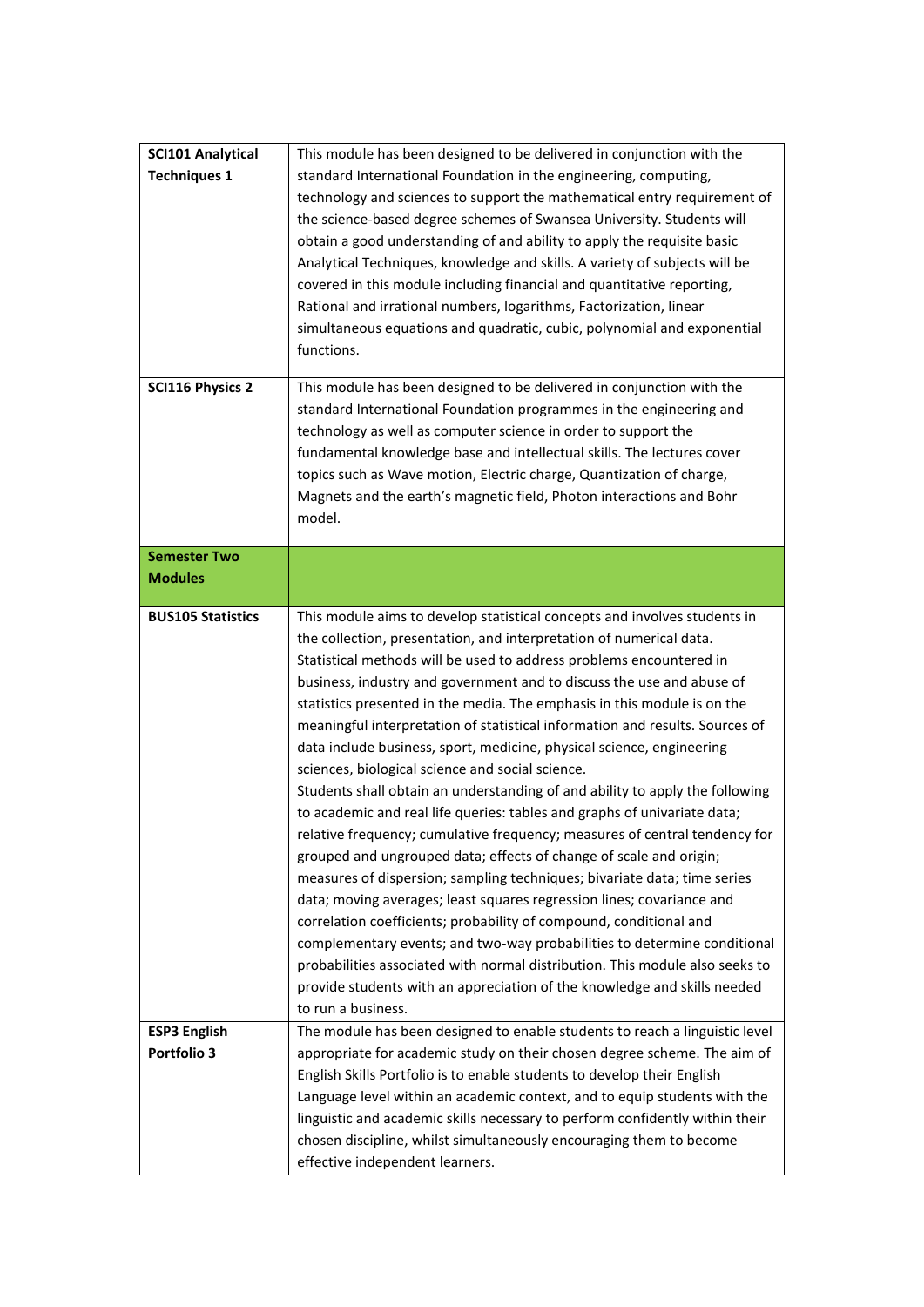| <b>SCI103 Analytical</b> | This module has been designed to be delivered in conjunction with the          |
|--------------------------|--------------------------------------------------------------------------------|
| <b>Techniques 3</b>      | standard International Foundation in Technology, Computer Science and          |
|                          | Mathematics programmes. Students will obtain a good understanding of           |
|                          | and ability to apply the requisite basic mathematical techniques,              |
|                          | knowledge and skills. Lectures will be taught on a variety of topics including |
|                          | first order differential equations, determinants, Eigenvalues, vectors and     |
|                          | Maclaurin's Theorem.                                                           |
|                          |                                                                                |
| <b>SCI117 Physics 3</b>  | This module has been designed to be delivered in conjunction with the          |
|                          | standard International Foundation programme in engineering and                 |
|                          | technology sciences in order to support the fundamental knowledge base         |
|                          | and intellectual skills. Lectures will cover a variety of topics including     |
|                          | Newton's laws of motion, types of forces in nature, velocity and               |
|                          | acceleration, kinetic and potential energy, centre of mass and centre of       |
|                          | gravity of a body, Pascal's principle, Avogadro's number, thermodynamics       |
|                          | and the electromagnetic spectrum.                                              |
|                          |                                                                                |
| <b>SCI107</b>            | The aim of this module is for students to understand and foster an             |
| <b>Fundamentals of</b>   | appreciation of software development, programming concepts and                 |
| Programming              | terminology, the evolution of programming languages moving from                |
|                          | machine code through to object oriented programming, how to                    |
|                          | compartmentalise, read, trace, and understand simple code write, test, and     |
|                          | debug code to solve a simple problem. Topics taught in weekly lectures         |
|                          | shall include algorithms and programmes, outputs and calculations, inputs      |
|                          | and strings, loops, arrays and files.                                          |
|                          |                                                                                |

| <b>Foundation (FHEQ Level 3) Maths (November Entry) Overview</b>                   |                                                                                                                                                                                                                                                                                                                                                                                                                                                                                                                                                                                                                                                                                                                                                                                                                                                                                                   |
|------------------------------------------------------------------------------------|---------------------------------------------------------------------------------------------------------------------------------------------------------------------------------------------------------------------------------------------------------------------------------------------------------------------------------------------------------------------------------------------------------------------------------------------------------------------------------------------------------------------------------------------------------------------------------------------------------------------------------------------------------------------------------------------------------------------------------------------------------------------------------------------------------------------------------------------------------------------------------------------------|
| <b>Semester One</b><br><b>Modules</b>                                              |                                                                                                                                                                                                                                                                                                                                                                                                                                                                                                                                                                                                                                                                                                                                                                                                                                                                                                   |
| <b>SCI100 Interactive</b><br><b>Learning Skills and</b><br>Communication<br>(ILSC) | This module has been designed to be delivered in conjunction with<br>Principles of ICT in order to benchmark and satisfy the progression criteria<br>with regard to student communication and learning skills competency.<br>Focus is put on the relevant transferable and portable skills of effective and<br>professional communication.<br>The course utilizes a number of practical activities to allow candidates to<br>achieve these essential skills, students will be introduced to techniques and<br>strategies to manage speech anxiety; enhance grammar and vocabulary,<br>think critically under pressure; research, package and deliver logical and<br>persuasive communication both orally and in a variety of written formats;<br>summarise; and become an effective listener; understand cultural and<br>gender differences; and work effectively in a team and as an individual. |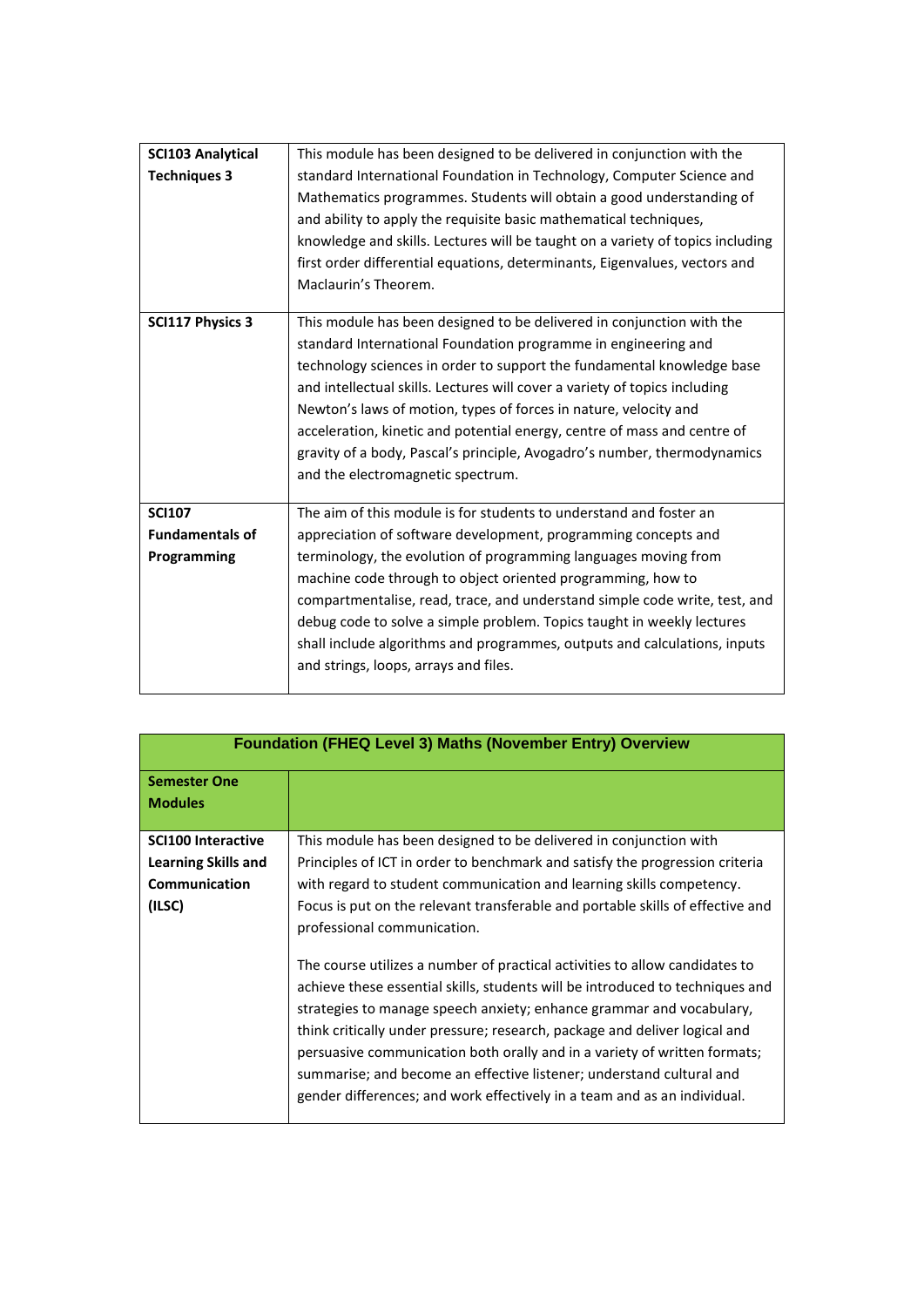| <b>ICT003 Principles of</b><br>ICT                     | This Principles of ICT module attempts to deliver an accurate snapshot of<br>the state of ICT as it exists currently, as well as to equip the student with a<br>useful set of skills in the use of common productivity software and Internet<br>based applications. The module introduces candidates to the interesting<br>challenges that ICT presents today and covers many anchor points that may<br>serve as a bridge to their interests and lifestyles. These bridges include the<br>technology in their mobile telephones, computing equipment, home<br>appliances, motor vehicles, shopping, movies and entertainment software.<br>Students shall obtain a good understanding of and ability to apply common<br>applications (Ms Word, Excel and Power Point) to document creation, data<br>collation and presentation whilst students will also be made aware of the<br>benefits of using web based applications for information presentation and<br>will be expected to use IT to communicate information effectively in a<br>variety of forms. Students will learn to identify important considerations<br>involved in the choice and maintenance of a computer system. |
|--------------------------------------------------------|-----------------------------------------------------------------------------------------------------------------------------------------------------------------------------------------------------------------------------------------------------------------------------------------------------------------------------------------------------------------------------------------------------------------------------------------------------------------------------------------------------------------------------------------------------------------------------------------------------------------------------------------------------------------------------------------------------------------------------------------------------------------------------------------------------------------------------------------------------------------------------------------------------------------------------------------------------------------------------------------------------------------------------------------------------------------------------------------------------------------------------------------------------------------------------------|
| <b>Semester Two</b><br><b>Modules</b>                  |                                                                                                                                                                                                                                                                                                                                                                                                                                                                                                                                                                                                                                                                                                                                                                                                                                                                                                                                                                                                                                                                                                                                                                                   |
| <b>SCI101 Analytical</b><br><b>Techniques 1</b>        | This module has been designed to be delivered in conjunction with the<br>standard International Foundation in the engineering, computing,<br>technology and sciences to support the mathematical entry requirement of<br>the science-based degree schemes of Swansea University. Students will<br>obtain a good understanding of and ability to apply the requisite basic<br>Analytical Techniques, knowledge and skills. A variety of subjects will be<br>covered in this module including financial and quantitative reporting,<br>Rational and irrational numbers, logarithms, Factorization, linear<br>simultaneous equations and quadratic, cubic, polynomial and exponential<br>functions.                                                                                                                                                                                                                                                                                                                                                                                                                                                                                  |
| <b>SCI116 Physics 2</b>                                | This module has been designed to be delivered in conjunction with the<br>standard International Foundation programmes in the engineering and<br>technology as well as computer science in order to support the<br>fundamental knowledge base and intellectual skills. The lectures cover<br>topics such as Wave motion, Electric charge, Quantization of charge,<br>Magnets and the earth's magnetic field, Photon interactions and Bohr<br>model.                                                                                                                                                                                                                                                                                                                                                                                                                                                                                                                                                                                                                                                                                                                                |
| <b>SCI107</b><br><b>Fundamentals of</b><br>Programming | The aim of this module is for students to understand and foster an<br>appreciation of software development, programming concepts and<br>terminology, the evolution of programming languages moving from<br>machine code through to object oriented programming, how to<br>compartmentalise, read, trace, and understand simple code write, test, and<br>debug code to solve a simple problem. Topics taught in weekly lectures<br>shall include algorithms and programmes, outputs and calculations, inputs<br>and strings, loops, arrays and files.                                                                                                                                                                                                                                                                                                                                                                                                                                                                                                                                                                                                                              |